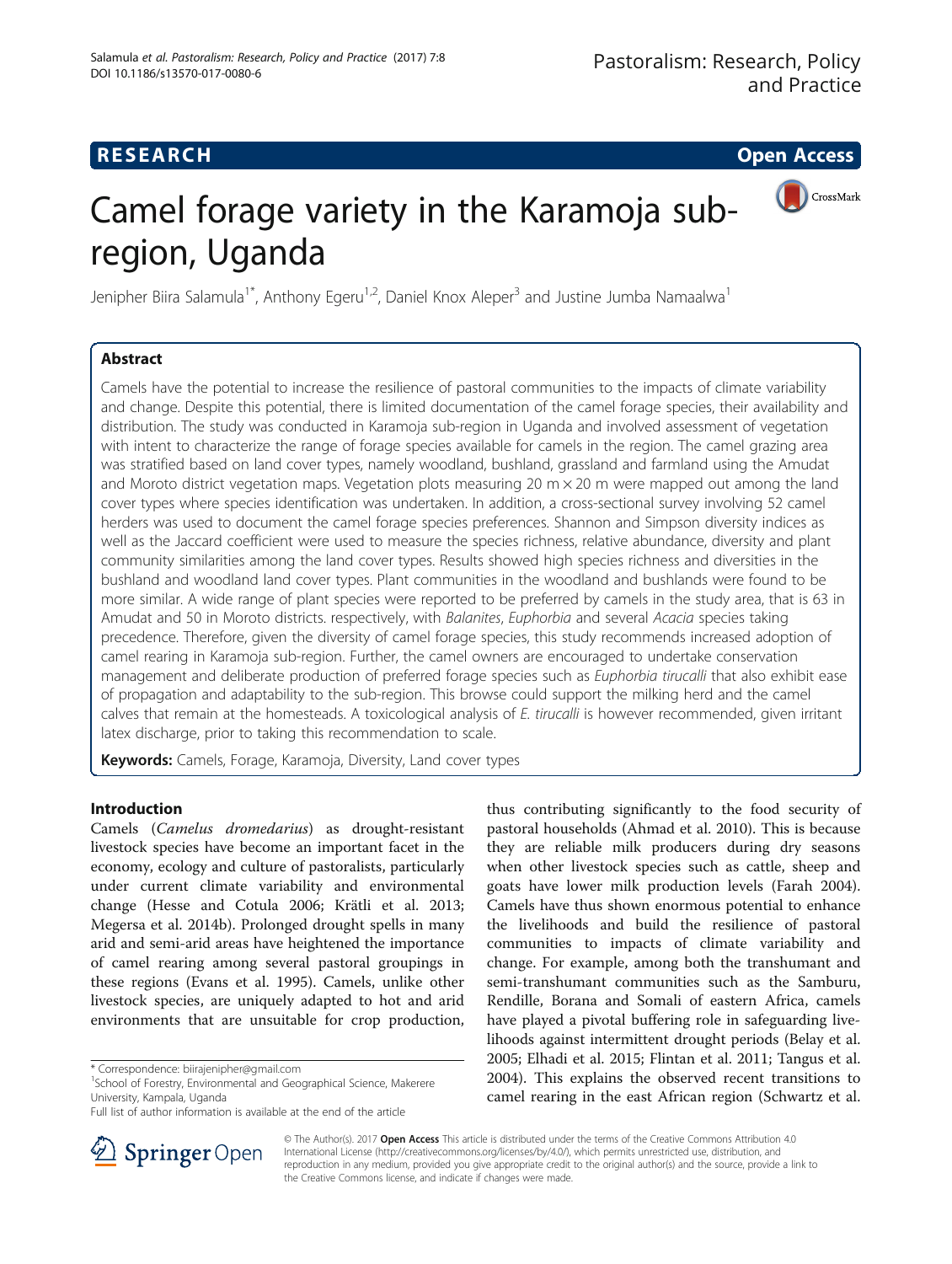[2012](#page-9-0)) as communities such as the Karrayyuus in Ethiopia and Borana, Samburu and Masaai that were traditionally cattle rearing have adopted camel production (Amante [2014;](#page-8-0) Kagunyu and Wanjohi [2014](#page-9-0); Schwartz et al. [2012\)](#page-9-0).

The extent to which camels have proven to be a buffer has led to camel husbandry in the recent past to thrive as an adaptation strategy in response to ecological and climatic change (Amante [2014\)](#page-8-0). Climate variability and change continuously threaten the productivity of traditional livestock systems in arid and semi-arid environments through their impacts on pasture production, water availability, herd size and productivity, disease risks and thermal stresses (Megersa et al. [2014a](#page-9-0); Thornton et al. [2009\)](#page-9-0). The level of variability orchestrated by climate change has had debilitating impacts on livestock herds, and for that reason, the role of camels in enhancing ecological resilience has become more profound, given their exceptional biological and physiological adaptations (Awoke et al. [2015;](#page-8-0) Kagunyu and Wanjohi [2014\)](#page-9-0).

Based on the role camels play in pastoral livelihoods, their dietary requirements cannot be ignored. The nutritional requirements of camels impact on their meat and milk production and their performance as resilient animals. Camels are, by preference, browsers of a broad spectrum of forage plants including trees, shrubs and hard-thorny, bitter and halophytic (salty) plants that grow naturally in the desert and other semi-arid areas (Dokata [2014](#page-8-0)). Further, camel diets also include herbs, forbs and grasses (Dorges and Heucke [2003](#page-8-0); Iqbal and Khan [2001](#page-9-0)). More often than not, camels tend to be selective in their diet during the wet season when forage is plentiful (Amin et al. [2011\)](#page-8-0) but become indiscriminate in their forage choices during the dry seasons (Amin et al. [2011;](#page-8-0) McLeod and Pople [2008](#page-9-0)) due to forage scarcity. Under natural conditions, camels take the largest percentage of their diet from forage trees than grasses (Abukashawa et al. [2016;](#page-8-0) Laudadio et al. [2009](#page-9-0)). These woody plants are mildly affected by seasonal variations, due to their extensive and deep root system and longer life spans (Abel at al. [1997](#page-8-0)) and are consequently available all year round. They often bear green foliage even in the dry season, and/or highly nutritious flowers and fruits are available (Schwartz et al. [2012\)](#page-9-0).

The camel forage preferences and nutritive value of consumed forages have been studied in different parts of the world. For instance, in northern Ethiopia, Opuntia sp., Acacia brevispica and Becium species were reported as the most preferred species by both calves and mature camels (Chimsa et al. [2013](#page-8-0); Dereje and Udén [2005](#page-8-0)). According to Schwartz et al. [\(2012\)](#page-9-0), Cadaba farinosa, Indigofera spinosa, Vernonia cinerascens, Maerua crassifolia and Acacia tortilis dominated the diet of camels in Isiolo District, Kenya. This was similarly observed in the Jijiga district, eastern Ethiopia (Desalegn and Mohammed ([2012](#page-8-0)). Meanwhile, Kagunyu and Wanjohi [\(2015](#page-9-0)) reported that *Euphorbia tirucalli* had emerged as an important drought forage for camels among the Borana of northern Kenya.

Like other livestock, pasture preference in camels depends on the species present in the range, amount of forage available and the nutritional quality of the plant (Shaheen [2009\)](#page-9-0). Additionally, the physical environment, plant environment and animal behaviour all interact to influence selection process during grazing (Iqbal and Khan [2001](#page-9-0)). Environmental and anthropogenic factors influence the composition and structure of grazing land (Gwali et al. [2010\)](#page-9-0) and thus affect the availability of forage for the livestock species. Moreover, information on forage preference, behavioural activities and availability and quality of forage are important in understanding the camel forage relationship, proper camel husbandry and ensuring sustainable forage as well as landscape management in the semi-arid areas.

Understanding the camel forage array is of utmost importance for the growing sphere of camel herders in Karamoja. A few forage assessments (Egeru et al. [2015b](#page-8-0); Gradé [2008\)](#page-9-0) have been done in the sub-region with a broad spectrum for all livestock species. Earlier recommendations by Mukasa-Mugerwa ([1981](#page-9-0)) to undertake research on browse forage for camels, since these were going to become livestock of importance in the region, have never received any further attention. This study therefore focused on identifying camel forage species, their relative abundance and diversity by land cover type in the semi-arid Karamoja sub-region, Uganda.

# Study area

The study was conducted in Moroto and Amudat districts of the Karamoja region. Karamoja lies between latitudes 1° 30′ and 4° N, and longitudes 33° 30′ and 35° E in north-eastern Uganda. The region borders Sudan to the north and Kenya to the east (Egeru et al. [2015b](#page-8-0)). Karamoja experiences a semi-arid type of climate with sporadic uni-modal rainfall patterns experienced between May and August and an intensely hot dry season occurring from November to March (BakamaNume [2010](#page-8-0)). Rainfall in the sub-region ranges between 350 and 1000 mm per annum, and is variable in space and time (Nalule [2010](#page-9-0)); this annual total rainfall makes the region characterized as a sub-humid system. The temperatures in the region are high, ranging from a maximum of 28 to 32.5 °C to an average minimum of between 15 and 18 °C (Mubiru [2010\)](#page-9-0). Further, the sub-region has suffered climate variations manifested in extended dry spells, cyclic droughts and erratic rainfall patterns which have affected crop and livestock production. The vegetation is dominated by indigenous tropical grasses, and the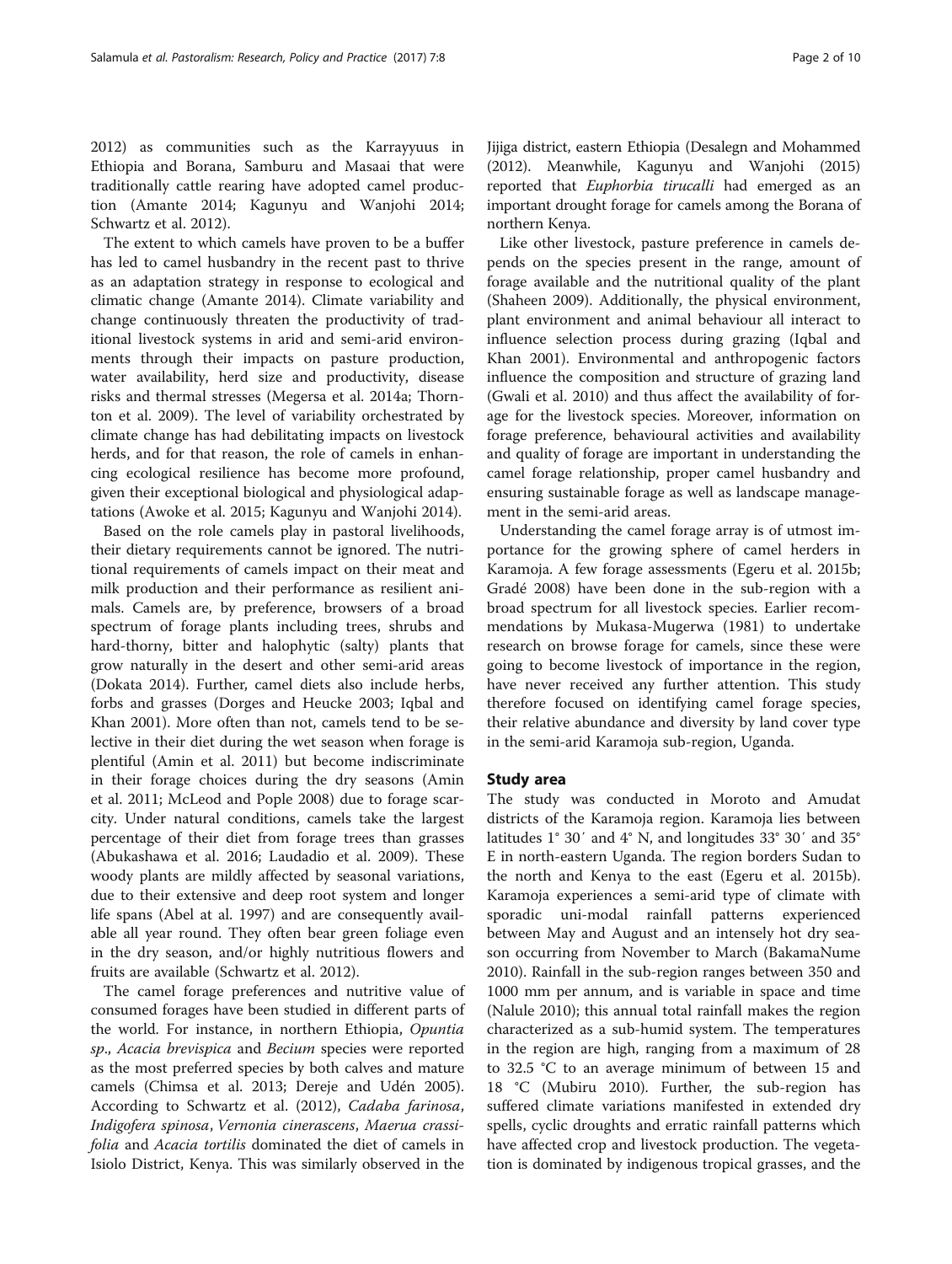overstorey is mostly composed of Acacia species (Egeru et al. [2014](#page-8-0); Nalule [2010\)](#page-9-0). The livestock population in the region was estimated to be 2,253,960 cattle, 2,025,293 goats, 1,685,500 sheep, 960 donkeys and 32,870 camels according to the 2008 national livestock census (MAAIF and UBOS [2009\)](#page-9-0). Amudat and Moroto districts were purposively selected because they have the highest number of camels in Karamoja sub-region (MAAIF and UBOS [2009\)](#page-9-0).

# Methods

The study utilized both bio-physical vegetation assessments and social research approaches. Vegetation assessment was intended to characterize the foraging range for the camels. A multi-stage sampling procedure was used. In the first stage, in each district, one sub-county was selected and further stratified based on the land cover types of bushland, woodland, farmland and grassland. A grid of  $1 \times 1$  km was laid on the district map in order to facilitate systematic sampling within the different strata. At every point of intersection, a cluster of five sampling points was systematically laid out at an interval of 100 m apart distributed in the four cardinal points of the intersection (Figure 1). Sample clusters lying in the preferred vegetation strata were purposively selected based on accessibility.

Three plots were randomly selected from each cluster for assessment. A sampling intensity of 0.01% was adopted as recommended by Malimbwi and Mugasha ([2002\)](#page-9-0) and Malimbwi et al. ([2005\)](#page-9-0). The number of plots assessed per vegetation strata varied depending on the area size of the strata and relevancy to camel foraging. A total of 46, 10, 6 and 5 plots were assessed in the bushland, woodland, farmland and grassland strata respectively. A Global Positioning System (GPS) was used to capture spatial information for each plot, and in each plot, all the tree and shrub species were enumerated. Information on camel forage preferences was gathered through a cross-sectional survey by way of guided interviews among 52 camel herders selected through a snowball sampling approach.

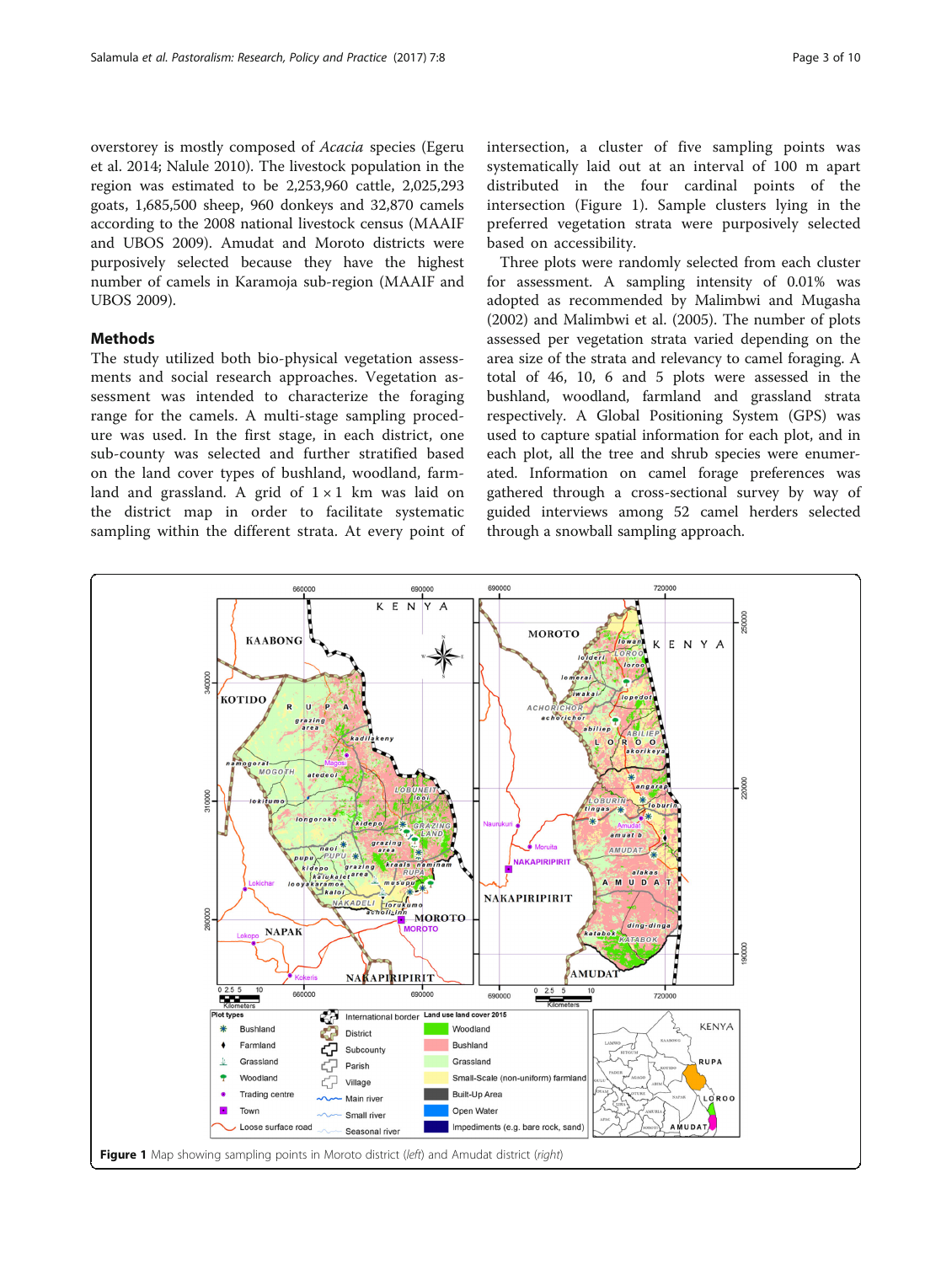# Data analysis

Descriptive statistics were used to summarize the data on the camel forage preference, relative abundance and species richness. Kindt and Coe ([2005](#page-9-0)) observed that one diversity index does not provide sufficient information to order sites from high to low diversity; consequently, both Shannon and Simpson indices were used to compare the plant diversity across the different land cover types and between districts. The inverse of the Simpson dominance  $(d<sub>s</sub>)$  was preferred to the Simpson diversity index  $(D_s)$  for the analysis given that the latter provides a good estimate of diversity at relatively small

sample sizes (Magurran [2004\)](#page-9-0). The formula used was  $d_s = 1$ 

 $-\frac{\sum n_i(n_i-1)}{\sum (n_i-1)}$  $\frac{N(N-1)}{N(N-1)}$ , where,  $n_i$  is the abundance of species i and N is the number of all species.

The value of this index ranges between 0 and 1, and the greater the value, the greater the species diversity.

The Shannon index assumes that individuals are randomly sampled from an infinitely large sample community and that all species are represented in the sample (Magurran [2004\)](#page-9-0). The Shannon index was calculated from

$$
H' {=} {-} \sum p_i \log p_i
$$

where *p* is the proportion  $(n/N)$  of individuals of one particular species found  $(n)$  divided by the total number of individuals found  $(N)$ . The greater the value of the index, the more diverse the community is.

Species compositional similarities among the land cover types and between the two districts were estimated using the Jaccard similarity index. The Jaccard similarity index uses species presence/absence data for two sample sets (in this case, land cover types and the districts) and is calculated as  $J = M(M + N)$ , where M is the number of species that occurs in both vegetation types and districts and  $N$  is the number of species that occurs in only one of the vegetation types and districts (Asase et al. [2010](#page-8-0)). Community Analysis Package (CAP-4.1.3) and Species Diversity and Richness (SDR-4.1.2) software were used for diversity analysis. The translation of local species names to scientific names was done with the help of lists generated by Egeru ([2014](#page-8-0)) and Gradé [\(2008](#page-9-0)).

#### Results

#### Woody species richness in the camel grazing sites

Thirty-eight camel forage species distributed in 20 families were recorded in the study sites. Of these, 28 and 31 camel forage species were recorded in Amudat and Moroto districts respectively. Mimosaceae, Anacardiaceae, Celastraceae and Euphorbiaceae were the most dominant plant families in the study sites (Figure 2). Further, there were differences in species richness across the land cover types. For example, in Amudat, 24 species were recorded in the bushland, 14 in the woodland and 1 species in the farmland. On the other hand, 26, 16, 10 and 3 species were recorded in the bushland, woodland, grassland and farmlands of Moroto district respectively (Figure [3\)](#page-4-0). There was a significant difference in the species richness among the land cover types  $(P = 0.011)$ ; however, there was no significant variation ( $P = 0.614$ ) in the species richness between the districts.

The most common species in the two districts included the following: Acacia brevispica, Acacia nilotica, Acacia senegal, Acacia seyal, Acacia tortilis and Acacia sieberiana; Balanites rotundifolia, Opuntia cochenillifera, Commiphora africana, Dichrostachys cinerea, Euphorbia candelabrum, Grewia mollis, Maytenus undata, Rhus natalensis and Terminalia brownii; and Zanthoxylum chalybeum, Rhus vulgaris and Lannea species.

Unique to Amudat district were species such as Ficus sur, Acacia drepanolobium, Acalypha fruticosa and

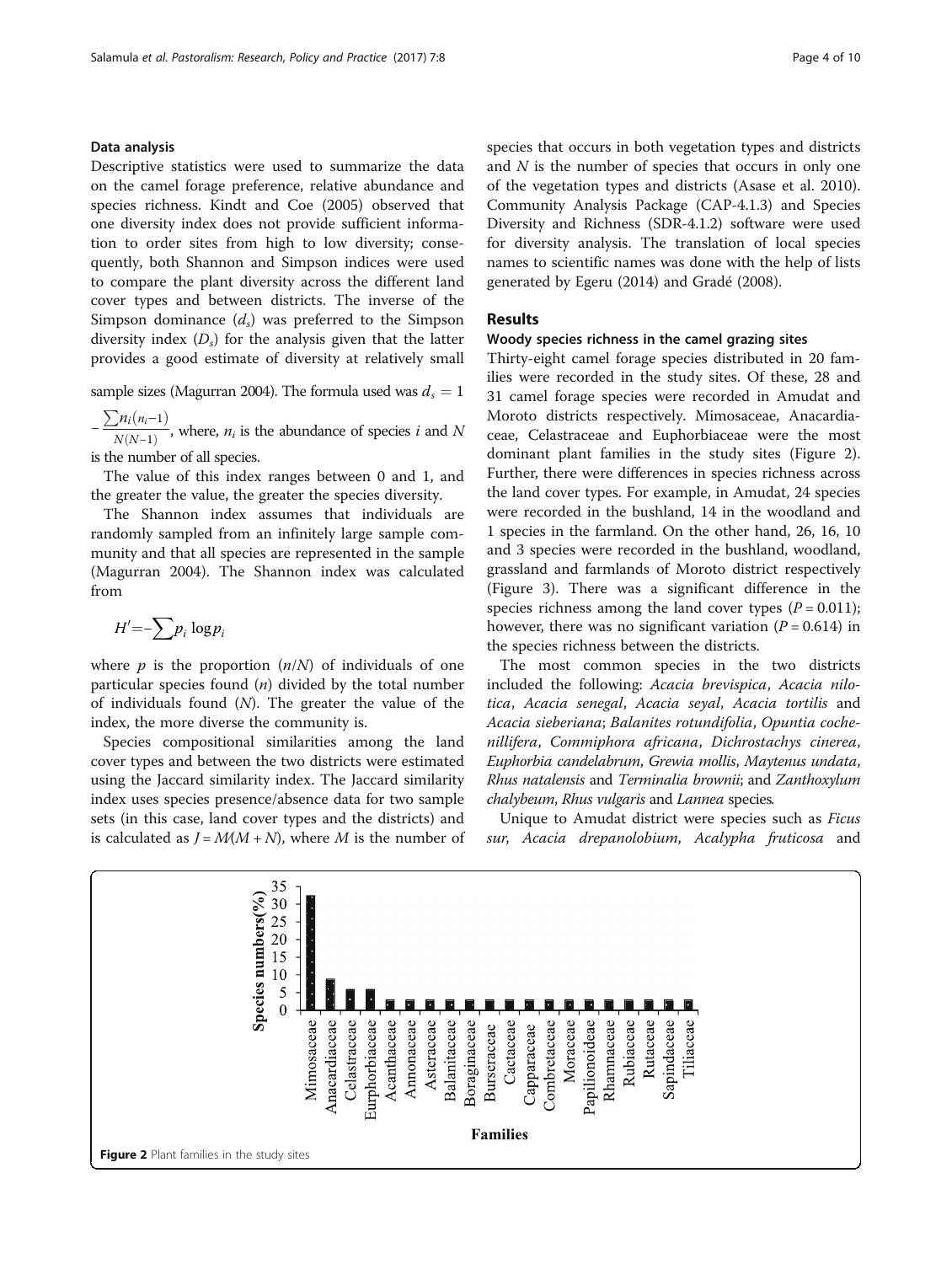Ziziphus abyssinica while Gymnosporia gracilipes, Cadaba farinosa, Acacia hockii, Annona senegalensis, Allophylus africanus, Barleria acanthoides and Gardenia ternifolia were unique to Moroto district.

Land cover types

Figure 3 Species richness in the land cover types

Woodland

16

 $\overline{14}$ 

Bushland

 $26$ 

 $\overline{24}$ 

<span id="page-4-0"></span>30 25

species richness 20 15  $10$  $\overline{5}$  $\mathbf{0}$ 

Moroto

Amudat

# Relative abundance of woody species among the land cover types

The disaggregated results by land cover types that Grewia mollis, Euphorbia candelabrum and Acacia brevispica were the most abundant camel forage species in the bushland, woodland and grasslands of Moroto district respectively (Table 1). Meanwhile, in Amudat district, Acacia brevispica, Grewia mollis, Rhus vulgaris and Acacia nilotica were the most abundant camel forage species among the land cover types (Table 2).

# Diversity and plant composition similarity in the camel grazing sites

The diversity indices revealed high species diversities in the bushlands and woodlands of both districts, with the least diversity observed in the farmlands (Table [3](#page-5-0)). Species compositional similarity statistics showed that the plant community in the bushland of Moroto was found

| Table 2 Relative abundance of wood species among land |  |
|-------------------------------------------------------|--|
| cover types of Amudat district                        |  |

| Bushland                         |       | Farmland  |     | Woodland                 |       |
|----------------------------------|-------|-----------|-----|--------------------------|-------|
| Species                          | %     | Species   | %   | <b>Species</b>           | %     |
| Acacia brevispica                | 28.86 | Ficus sur | 100 | Rhus vulgaris            | 20.45 |
| Grewia mollis                    | 14.68 |           |     | Acacia nilotica          | 13.64 |
| Rhus vulgaris                    | 11.94 |           |     | Acacia senegal           | 11.36 |
| Lannea barteri                   | 9.95  |           |     | Grewia mollis            | 11.36 |
| Maytenus undata                  | 8.21  |           |     | Acacia brevispica        | 9.09  |
| Dichrostachys<br>cinerea         | 5.72  |           |     | Maytenus undata          | 9.09  |
| Rhus natalensis                  | 3.73  |           |     | Terminalia brownii       | 6.82  |
| Acacia nilotica                  | 1.99  |           |     | Dichrostachys<br>cinerea | 4.55  |
| <b>Balanites</b><br>rotundifolia | 1.74  |           |     | Acacia gerrardii         | 2.27  |
| Commiphora<br>Africana           | 1.74  |           |     | Acacia seyal             | 2.27  |
| Others $(n = 14)$                |       |           |     | Others $(n = 4)$         |       |

to be relatively similar to that in the woodland of Moroto (Jaccard index =  $0.466667$ ) (Table [4\)](#page-5-0). The plant community in the woodland of Amudat was found to be similar to that in the bushland and woodland of Moroto  $\text{(Jaccard index} = 0.448276 \text{ and } 0.428571 \text{ respectively)}.$ The plant community in the bushland of Amudat was also found to be similar to that in the bushland of Moroto and the woodlands of Amudat and Moroto (Jaccard index = 0.447368, 0.366667 and 0.34375 respectively). The farmland of Amudat was found to have least similarity to all the habitats followed by the farmland of Moroto.

# Camel forage preference

The most common forage species reported by pastoralists as preferred by camels in Moroto included Balanites

**Table 1** Relative abundance of wood species among land cover types of Moroto district

| Bushland               |      | Woodland               |      | Grassland               |      | Farmland               |      |
|------------------------|------|------------------------|------|-------------------------|------|------------------------|------|
| Species                | $\%$ | <b>Species</b>         | %    | <b>Species</b>          | %    | <b>Species</b>         | $\%$ |
| Grewia mollis          | 20.6 | Euphorbia candelabrum  | 26.1 | Acacia nilotica         | 30.0 | Acacia tortilis        | 55.6 |
| Acacia brevispica      | 18.7 | Opuntia cochenillifera | 17.6 | Ormocarpum trichocarpum | 18.0 | Acacia seyal           | 33.3 |
| Gymnosporia gracilipes | 13.0 | Acacia brevispica      | 13.6 | Euphorbia candelabrum   | 14.0 | Balanites rotundifolia | 11.1 |
| Euphorbia candelabrum  | 9.6  | Grewia mollis          | 10.9 | Gymnosporia gracilipes  | 12.0 |                        |      |
| Maytenus undata        | 8.4  | Gymnosporia gracilipes | 10.5 | Cadaba farinosa         | 10.0 |                        |      |
| Balanites rotundifolia | 7.1  | Rhus vulgaris          | 6.1  | Acacia tortilis         | 6.0  |                        |      |
| Rhus vulgaris          | 6.3  | Maytenus undata        | 5.8  | Balanites rotundifolia  | 4.0  |                        |      |
| Acacia nilotica        | 4.8  | Acacia seval           | 2.0  | Acacia senegal          | 2.0  |                        |      |
| Rhus natalensis        | 1.7  | Rhus natalensis        | 1.7  | Barleria acanthoides    | 2.0  |                        |      |
| Acacia hockii          | 1.1  | Others $(n = 7)$       |      | Grewia mollis           | 2.0  |                        |      |
| Others $(n = 16)$      |      |                        |      |                         |      |                        |      |



Grassland

 $10$ 

 $\overline{0}$ 

Farmland

 $\mathbf{3}$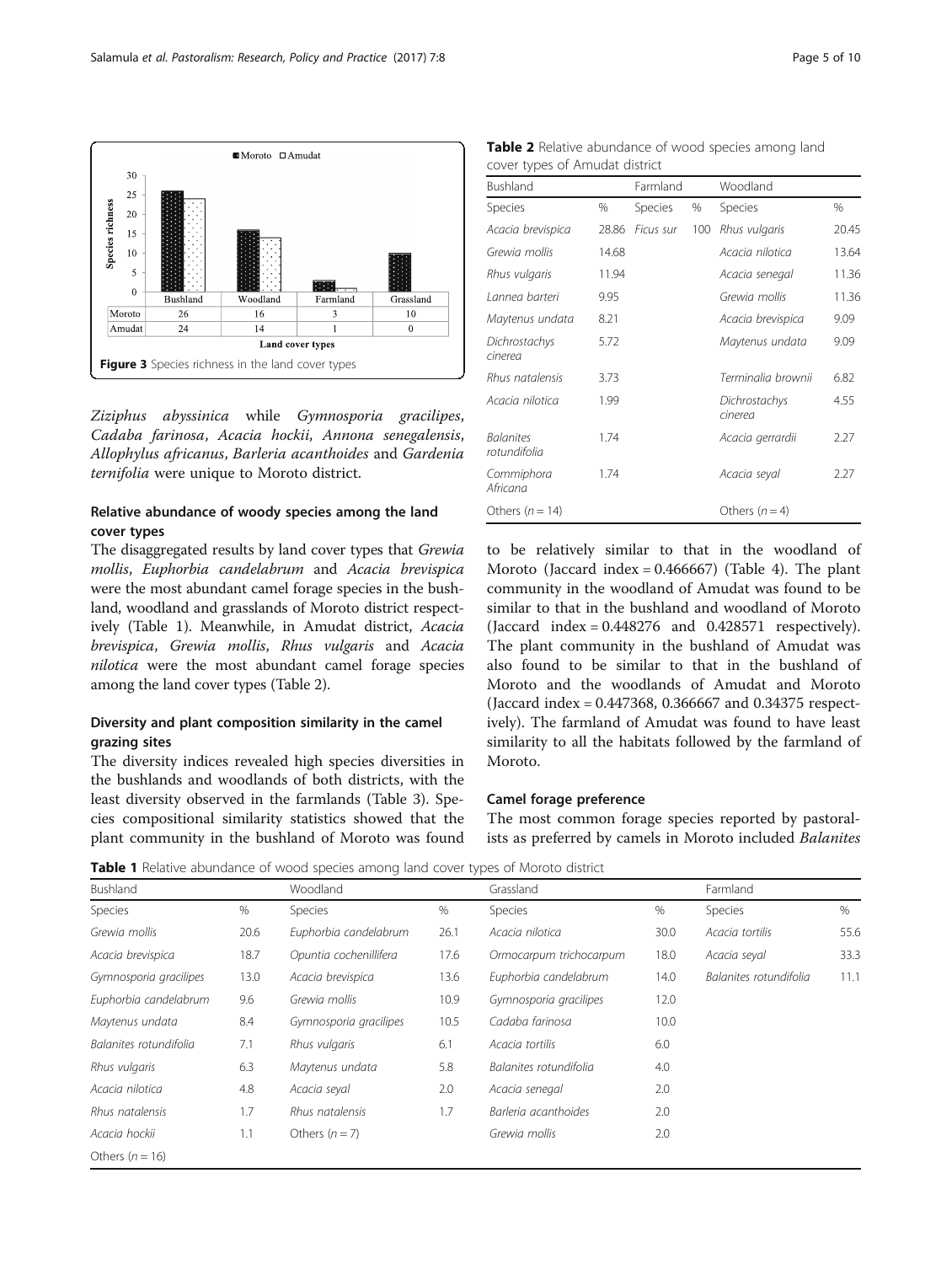<span id="page-5-0"></span>Table 3 Diversity of wood species among the land cover types

| District |                 |        | Vegetation strata Shannon index Simpson dominance index |
|----------|-----------------|--------|---------------------------------------------------------|
|          | Amudat Bushland | 2.357  | 0.85939                                                 |
|          | Farmland        | 0      | 0                                                       |
|          | Woodland        | 2.366  | 0.908034                                                |
| Moroto   | <b>Bushland</b> | 2.404  | 0.87686                                                 |
|          | Farmland        | 0.9369 | 0.63889                                                 |
|          | Grassland       | 1.962  | 0.84408                                                 |
|          | Woodland        | 2.152  | 0.85403                                                 |

aegyptiaca, Euphorbia tirucalli, Barleria acanthoides and Grewia mollis (Table 4). In Amudat, Cadaba farinosa, Rhus kwangoensis, Acacia species and Balanites aegyptiaca were reported as most preferred by the camels (Table [5\)](#page-6-0).

# **Discussion**

#### Richness and diversity of woody camel forage species

The study revealed the existence of a significant variety of browse species in the camel grazing sites. Both Moroto and Amudat districts were rich in browse species with the species richness being more-or-less similar between the districts. In Moroto, the richness in woody species was related to the cultural and spiritual values attributed to these species by pastoralists. Traditional shrines in Moroto prohibit tree cutting since trees are believed to be dwelling places for gods (Aleper and Lotyang [2006](#page-8-0)). The richness of woody plants in Amudat could on the other hand be attributed to the fact that

Table 4 Perceived camel forage preference in Moroto district

their elders strongly advise against tree cutting. This district is also inhabited by the Pokot, originally from Kenya, who rear camels. The Pokot attach great value to trees, which they use for fodder, food, medicine, shade and as meeting points for elders (Barrow [1988\)](#page-8-0). The sanctions against tree cutting could be to protect the trees that are used as browse by the camels. It was observed in Amudat that a small portion of land is cleared within the vegetation, when setting up homesteads leaving the rest of the environment intact. The homesteads are also sparsely distributed within the landscape as expected of pastoral groupings and settlement patterns.

The inventory of woody flora also revealed variation in richness and diversity across land cover types. A study by Egeru et al. [\(2015b\)](#page-8-0) similarly reported a high species richness and diversity in Karamoja sub-region. Higher richness and diversity of browse species were recorded in the bushland and woodland land cover types of both districts in comparison to the other land cover types. The differences could be due to varied micro-site factors, namely micro-climate, soil properties, elevation and nutrients, which could be more favourable for woody species growth in the bushland and woodland land cover types. This could be through an effect on regeneration, germination, seed production and phenological events of these plant species. Spatial and environmental heterogeneity govern species richness-diversity gradients (Egeru et al. [2015a](#page-8-0); Stein et al. [2014](#page-9-0)). Human activities, namely tree clearance by pastoralists in a bid to expand cropping land as well as bush burning in grasslands to allow for nutritious grasses to grow for the benefit of the

| Scientific names <sup>a</sup> | Family <sup>a</sup> | Vernacular name | % preference | Growth form <sup>a</sup> |
|-------------------------------|---------------------|-----------------|--------------|--------------------------|
| Balanites aegyptiaca          | Balanitaceae        | Ekorete         | 84           | Tree                     |
| Euphorbia tirucalli           | Eurphorbiaceae      | Eligoi/Ekilala  | 64           | Tree                     |
| Barleria acanthoides          | Acanthaceae         | Emekui          | 60           | Shrub                    |
| Grewia mollis                 | Tiliaceae           | Ekaliye         | 56           | Shrub                    |
| Ipomoea kituensis             | Convolvulaceae      | Eliaro          | 56           | Climber                  |
| Acacia spirocarpa             | Mimosaceae          | Etirir          | 52           | Tree                     |
| Rhus kwangoensis              | Anacardiaceae       | Ekurr           | 48           | Tree                     |
| Opuntia cochenillifera        | Cactaceae           | Edapal          | 40           | Shrub                    |
| Cadaba farinosa               | Capparaceae         | Erereng         | 40           | Shrub                    |
| Capparis sp.                  | Capparidaceae       | Echogorom       | 36           | Tree                     |
| Acacia mellifera              | Mimosaceae          | Eregai          | 36           | Tree                     |
| Capparis tomentosa            | Capparidaceae       | Erogorogoete    | 24           | Tree                     |
| Capparis fascicularis         | Capparidaceae       | Ekadelaie       | 20           | Shrub                    |
| Acacia nilotica               | Mimosaceae          | Ekapalimen      | 20           | Tree                     |
| Melia azedarach               | Meliaceae           | Elira           | 16           | Tree                     |
| Aspilia mossambicensis        | Asteraceae          | Ekuyon          | 16           | Shrub                    |

<sup>a</sup>Egeru [2014](#page-8-0); Gradé [2008;](#page-9-0) Katende et al. [1995](#page-9-0)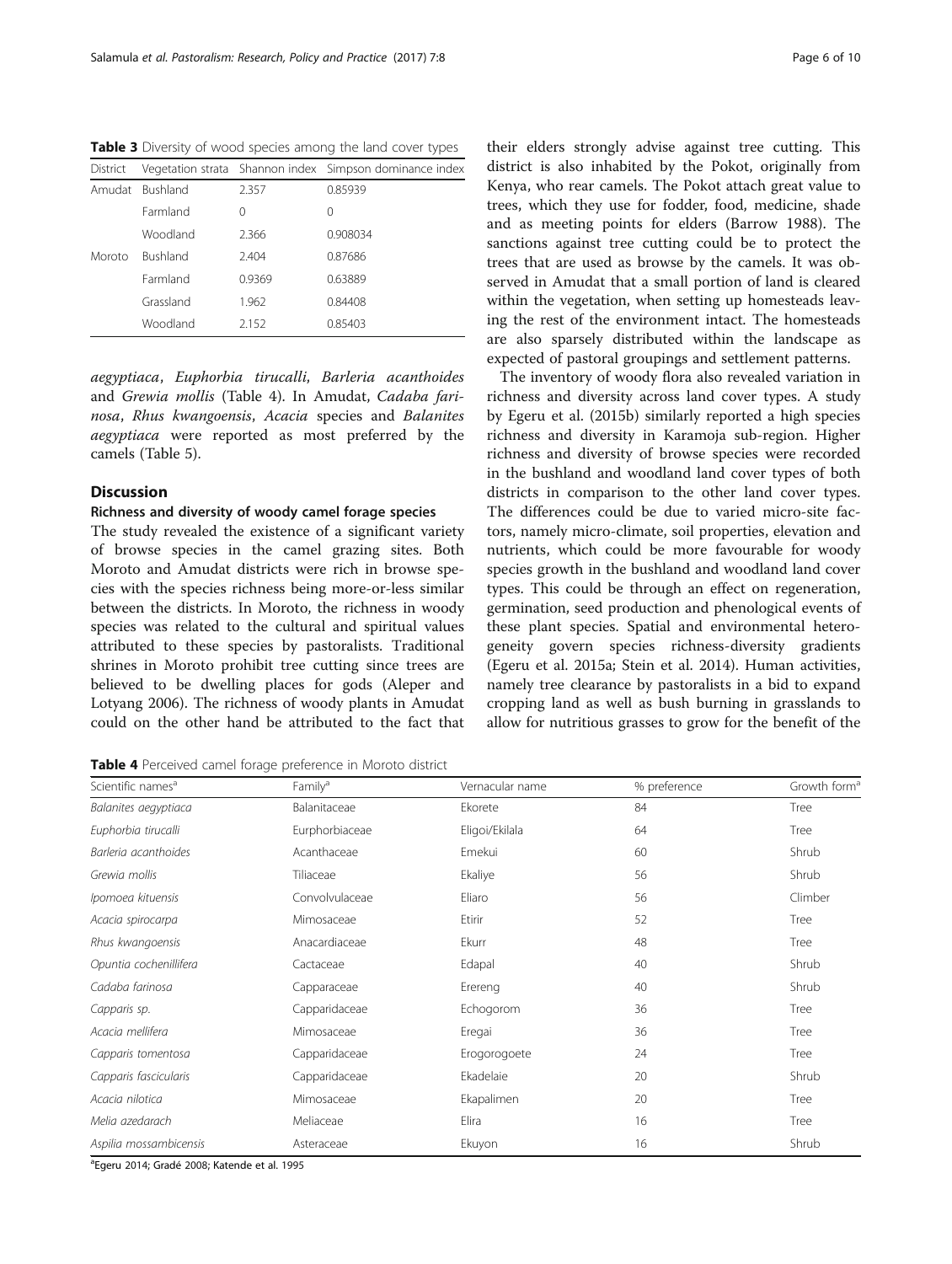| Scientific names <sup>a</sup> | Family <sup>a</sup> | Vernacular names | % preference | Growth form <sup>a</sup> |
|-------------------------------|---------------------|------------------|--------------|--------------------------|
| Cadaba farinosa               | Capparaceae         | Tugwo            | 78           | Shrub                    |
| Rhus kwangoensis              | Anacardiaceae       | Akurion          | 59           | Tree                     |
|                               |                     | Amongo           | 44           |                          |
| Acacia reficiens              | Mimosaceae          | Panyirit         | 44           | Shrub/tree               |
| Acacia brevispica             | Mimosaceae          | Kiptari          | 41           | Shrub/tree               |
| Balanites aegyptiaca          | Mimosaceae          | Akorete/Tuyunwo  | 33           | Tree                     |
|                               |                     | Awapet           | 30           |                          |
| Opuntia cochenillifera        | Cactaceae           | Adapale          | 26           | Shrub                    |
| Barleria acanthoides          | Acanthaceae         | Kelkelyan        | 26           | Shrub                    |
|                               |                     | Pokot            | 26           |                          |
| Maerua angolensis             | Capparaceae         | Sarachan         | 26           | Tree                     |
| Acacia tortilis               | Mimosaceae          | Ses              | 26           | Tree                     |
| Grewia bicolor                | Tiliaceae           | Sitet            | 26           | Shrub/tree               |
| Zanthoxylum chalybeum         | Rutaceae            | Songowo          | 26           | Shrub/tree               |
|                               |                     | Mosolen          | 22           |                          |
| Grewia tenax                  | Tiliaceae           | Taran            | 22           | Shrub                    |

<span id="page-6-0"></span>Table 5 Perceived camel forage preference in Amudat district

<sup>a</sup>Katende et al. [1995](#page-9-0); Timberlake [1994](#page-9-0); Wigrup [2005](#page-9-0)

grazing animals, could explain the scarcity of woody species in the farmlands and grasslands of Amudat and Moroto districts. Fire is a traditional tool for prevention of bush encroachment and obtaining an early flush of grass growth (McGahey et al. [2008;](#page-9-0) Turner [1967](#page-9-0)). According to Egeru et al. [\(2014\)](#page-8-0), a rapid increase in croplands in the Karamoja sub-region has been observed over the last decade arising from the 'chlorophyll syndrome' - a perception that crop cultivation in the region will assure the Karimojong food security. However, the existence of high diversity and richness of woody species in woodland and bushland land cover types is indicative of how favourable the region is for camel rearing. Camels are predominantly browsers whose forage consists mainly of shrubs, bushes and trees (Iqbal and Khan [2001](#page-9-0); Laudadio et al. [2009\)](#page-9-0). Camels are known to prefer the bushland and woodland land cover types because of their shade provision during hot months and their constant rich and varied food supply all year round (Dorges and Heucke [1995, 2003](#page-8-0)). This implies that camels could have adequate forage even in the face of climate change and variability in Karamoja sub-region, which is often affected by extreme and unpredictable climatic events.

# Relative abundance of woody camel forage species

The study revealed a variation in the relative abundance of woody species among the land cover types and across districts. The differences could be attributed to environmental/habitat factors. Variations in habitats are introduced by topography, geology, light intensity,

temperature, edaphic factors, humidity and herbivory pressure (Bonkoungou [2001\)](#page-8-0). These environmental gradients with their complex interactions influence the composition, structure, distribution and abundance of woody species (Tadesse et al. [2008](#page-9-0)). Also, humaninduced factors such as selective tree cutting, expansion of farming land and induced fires could explain the difference in the relative abundances among the land cover types. The relative abundance was dominated by species, namely A. brevispica, G. mollis, E. candelabrum, G. gracilipes and R. vulgaris. These species could perhaps be among those that are least preferred by the locals as construction materials or firewood. However, some of these species such as A. brevispica are particularly known for invasive characteristics (Angassa and Oba [2008](#page-8-0), [2010\)](#page-8-0); as such, their high relative abundance could be arising from their rapid spread and colonizing effect on the landscapes in Karamoja sub-region. Further, Nalule ([2010](#page-9-0)) has shown that the relative abundance of different tree species in Karamoja sub-region is related to preference by local communities so certain species dominate because they are less frequently harvested by local people. The dominance of these species in all the vegetation types could also be explained by the fact that as camels and other livestock graze, they transfer seeds of these plants from one grazing land cover to another, thus explaining why these species are common and dominant. These species could also be invasive in nature, thus out-competing other species. Studies by Egeru et al. [\(2014\)](#page-8-0) and Nalule ([2010\)](#page-9-0) also reported these species as common in Karamoja sub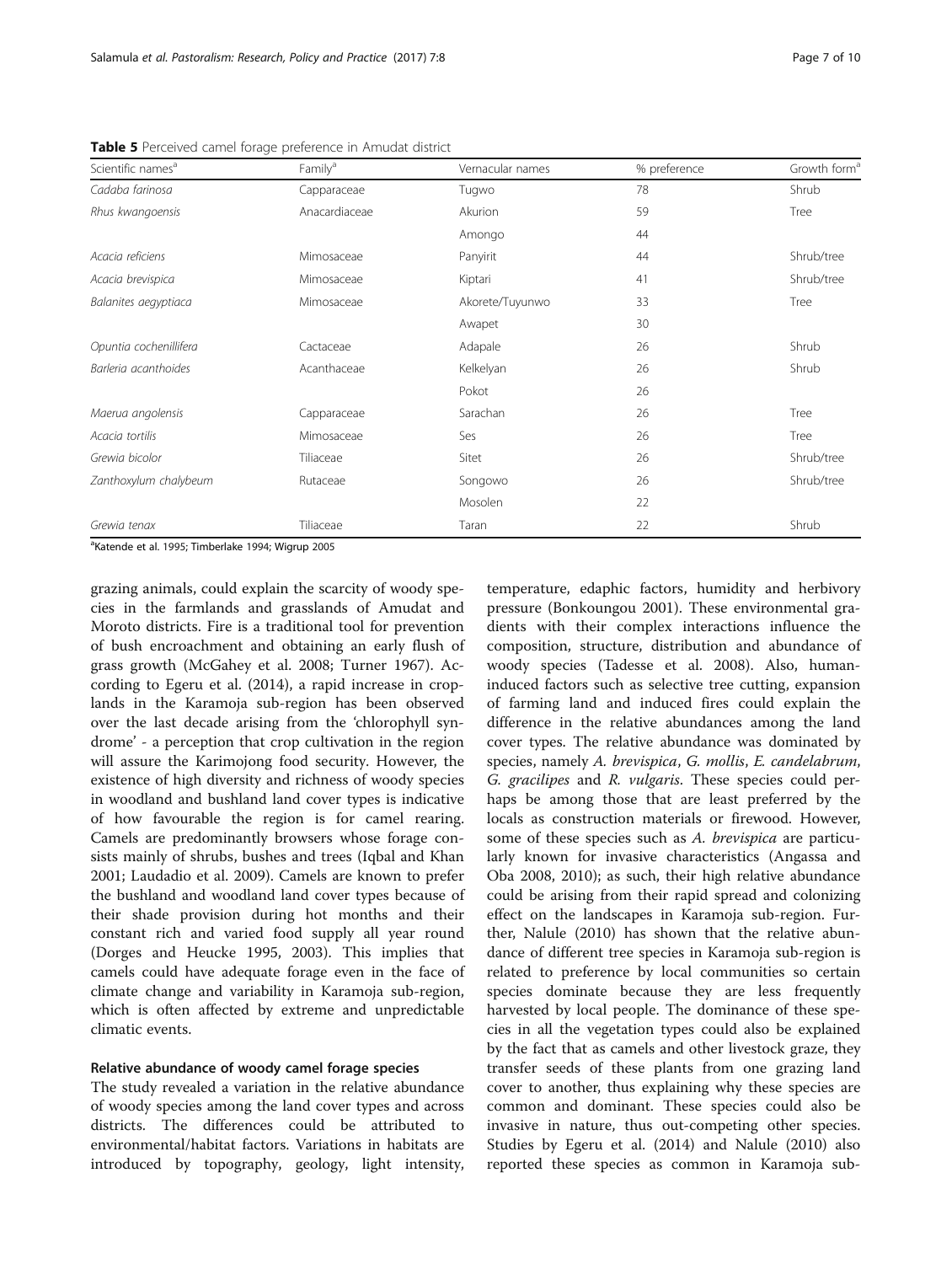region. These species also feature among those that are preferred by camels as browse in southern Ethiopia (Tolera and Abebe [2007](#page-9-0)). Meanwhile, the limited relative abundance of species, such as E. tirucalli, could be a result of an unexpected foraging of the woody species, as this has emerged as dry season forage for camels (Kagunyu and Wanjohi [2015\)](#page-9-0).

#### Similarity of plant community among land cover types

The plant communities were found to be more similar in the bushlands and woodlands of both Amudat and Moroto districts. These communities could have similar soil conditions, for instance soil texture, saturation, pH and organic matter. Camels are also known to prefer grazing in these two habitat types (Dorges and Heucke [1995](#page-8-0), [2003\)](#page-8-0). Thus, it can be argued that camels transfer species between and within the bushland and woodland land cover types as they browse, thereby creating a pool of similar plant species between them. However, the plant communities in the bushland and woodlands were found to be dissimilar to those in the farmlands and grasslands. The differences could be attributed to variations in disturbance levels, microclimate and edaphic factors as well as observed transitions in land use and cover in the region over the last three decades (Egeru et al. [2014\)](#page-8-0). Land clearance for crop production has intensified, especially the production of sorghum, an adaptable staple that occupies 80% of the total cultivated land area in the sub-region. At 1500 kg/ha, sorghum yields are low (Levine [2010\)](#page-9-0). Consequently, households expand land area in order to increase production. This practice has left huge tracts of land open without traditional trees and shrubs but also exposes these lands to rapidly multiplying tree species such as Acacia oerfota that quickly form bushlands once cultivated lands are abandoned and their productivity declines.

# Camel forage species preference as revealed by pastoralists

A wide range of plant species were reported to be preferred by camels. Camels graze on a broad spectrum of plant species including those that are avoided by other domestic herbivores (El-Keblawy et al. [2009\)](#page-8-0). This is because of their unique anatomical and digestive characteristics (Laudadio et al. [2009](#page-9-0)). These characteristics come as an adaptation to harsh environments to which camels have been accustomed.The majority of the species reported as preferred by camels were trees and shrubs. Camels' inclination towards these woody plants stems from their anatomical traits such as the mobile and prehensile split upper lips, the long tongue, the stretched neck and extended heads (Amin et al. [2011](#page-8-0)). These make them preferentially browsers than grazers. The woody plants are also less affected by inter-seasonal

variations due to their extensive and deep root system and longer life spans (Abel at al. [1997\)](#page-8-0) and are consequently available all year round. Furthermore, most of the large woody trees are evergreen with high-quality forage throughout the seasons (Schwartz et al. [2012](#page-9-0)). Their forage preferences and unique traits enable them to efficiently use rangelands that are prone to drought, with a degraded herbaceous layer, and those undergoing bush encroachment (Schwartz et al. [2012\)](#page-9-0). Camels are consequently resilient to drought and can subsequently build the resilience of pastoralists who depend on them.

The species reported as preferred by camels also matched those that were recorded from field assessments as the most abundant in the study sites. Camel herders were in a position to cite preferred camel forage species owing to their accumulated traditional ecological knowledge, especially on livestock forage species and landscape condition, as a result of them having observed their animals feed over time. Two key issues arise from this finding; first, there is correlation between traditional observations of livestock feeding habits and abundant forage species; thus, preference of particular foragebrowse species could be related to their availability at the landscape level. Secondly, traditional observations of tree abundance coincide with scientific observations, suggesting that traditional deductions are not mere coincidence. Similar findings have been recorded by a number of researchers among the Borana, Turkana and Rendile in Ethiopia and Kenya (Oba [2012;](#page-9-0) Oba and Kaitira [2006;](#page-9-0) Roba and Oba [2008\)](#page-9-0). Further, those forage species observed here to be preferred by camels have also been identified as such in previous studies (Chimsa et al. [2013](#page-8-0); Desalegn and Mohammed [2012;](#page-8-0) Kuria et al. [2012;](#page-9-0) Rutagwenda et al. [1990](#page-9-0); Schwartz et al. [2012\)](#page-9-0).

# Conclusion and recommendation

The sub-region presents a high richness, abundance and diversity of woody browse dominated by several Acacia species, Euphorbia sp., Balanites sp., G. mollis, and O. cochenillifera that also featured among the most preferred camel forage as revealed by the community survey. This is indicates availability of a broad spectrum of camel forage. Further, these woody forage species can withstand seasonal and climatic variations rampant in the sub-region, thereby securing camel forage availability all year around, thus making camel production a viable livelihood option in the sub-region.

The study has also revealed that the pastoralists have in-depth knowledge of camels' forage preferences. This diversity and abundance of woody browse coupled with the indigenous knowledge of camel forage preferences should be taken into account as adoption of camel rearing in the region becomes an increasing reality.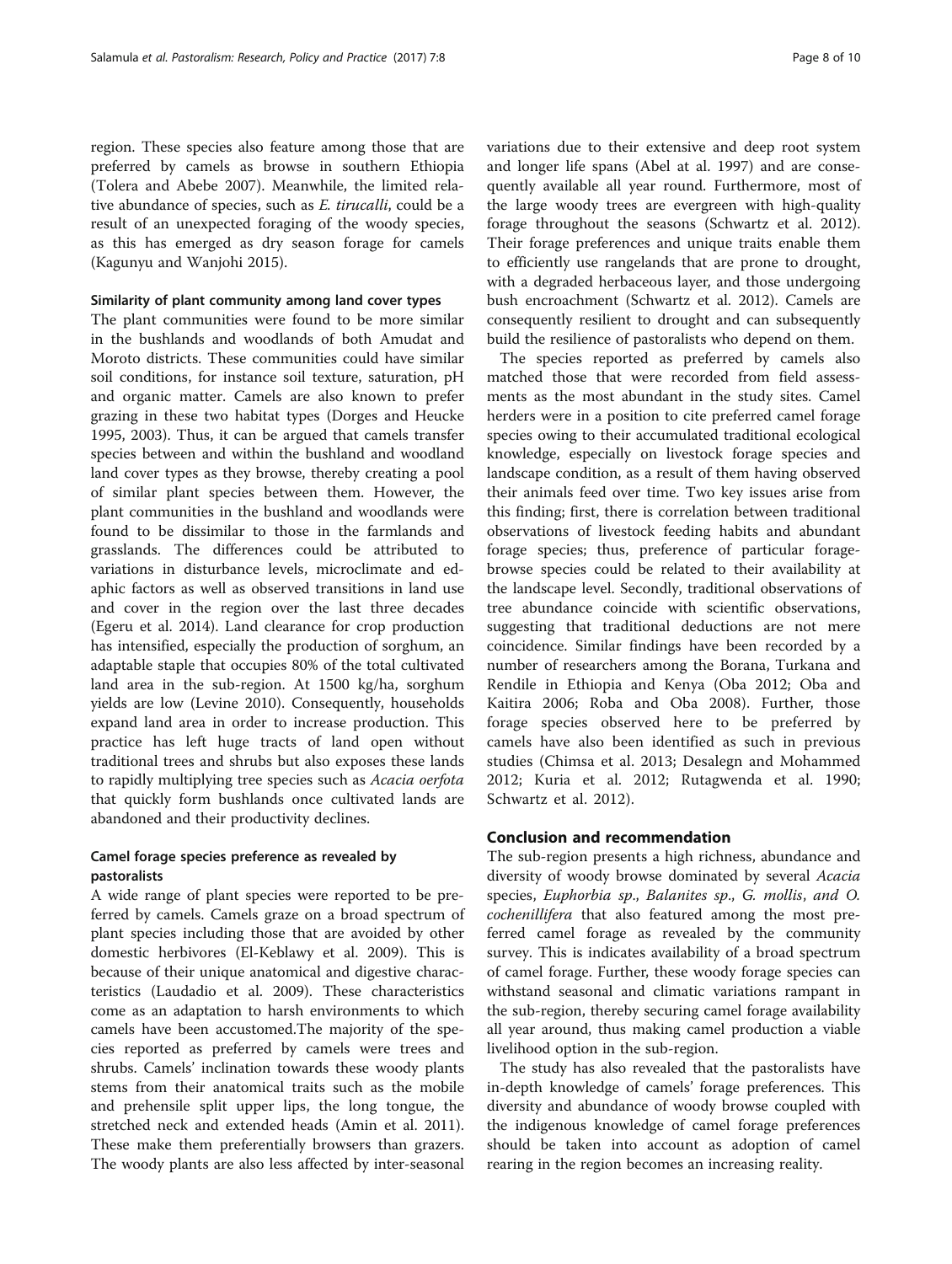<span id="page-8-0"></span>Camel owners are encouraged to undertake conservation management and deliberate production of forage species such as E. tirucalli that are easy to propagate to secure access to forage particularly for the milking herd and the camel calves that remain at the homesteads. However, given concerns about the irritant latex in this particular species, a toxicological study should be undertaken to determine any likely side effects increased by consumption of this forage on the camels as well as on camel milk and other products.

Future studies should assess camel forage preferences as observed at grazing sites, including consideration of seasonal influences and nutritive value. Further, studies focused on determining the interaction between tree density and ease of browsing, as well as coppicing and regeneration ability of browsed species, need to be undertaken. Finally, to further facilitate in-depth and precise interpretation of differences in species composition between land cover types in camel grazing sites and between regions, bio-physical assessments that explore the effect of site characteristics, namely topography, soil properties and slope among others, on the diversity and density of camel forage species ought to be included in the studies that will be undertaken.

#### Acknowledgements

Our deepest appreciation and gratitude is extended to the Regional Universities Forum for Capacity Building in Agriculture (RUFORUM) for funding this research. We also thank the people of Karamoja for their hospitality and willingness to avail the information. We are also indebted to our research assistants who helped us in the data collection.

#### Authors' contributions

JBS identified and recruited the research assistants and collected and analysed the data. All authors read, corrected and approved the final manuscript.

#### Competing interests

The authors declare that they have no competing interests.

#### Publisher's Note

Springer Nature remains neutral with regard to jurisdictional claims in published maps and institutional affiliations.

#### Author details

<sup>1</sup>School of Forestry, Environmental and Geographical Science, Makerere University, Kampala, Uganda. <sup>2</sup> Regional Universities Forum for Capacity Building in Agriculture (RUFORUM), Kampala, Uganda. <sup>3</sup>National Agricultural Research Organization, Tororo, Uganda.

#### Received: 21 September 2016 Accepted: 10 February 2017 Published online: 21 April 2017

#### References

- Abel, N., Baxter, J., Campbell, A., Cleugh, H., Fargher, J., Lambeck, R., Prinsley, R., Prosser, M., Reid, R., Revell, G., Schmidt, C., Stirzaker, R., Thorburn, P. 1997. Design principles for farm forestry: a guide to assist farmers to decide where to place trees and farms plantations on farms. Canberra: Rural Industries Research and Development Corporation.
- Abukashawa, S., M. Abdelkreim, and M.T. Ibrahim. 2016. Studies on camel's feeding and utilization of camel's milk in Buttana Area, Gaderif State, Sudan. Advances in Diary Research 3(3): 1–3. http://dx.doi.org/10.4172/2329-888x. 1000141.
- Ahmad, S., M. Yaqoob, N. Hashmi, M. Zaman, and M. Tariq. 2010. Economic importance of camel: Unique alternative under crisis. Pakistan Veterinary Journal 30(4): 191–197.
- Aleper, D.K., and J. Lotyang. 2006. State of the environment report for Moroto District 2006. Amante, D.G. 2014. Traditional camel management as an adaptation strategy to ecological changes: The case of Karrayyuu Oromo of Ethiopia. Masters thesis, UiT The Arctic University of Norway, pp. 88.
- Amin, A.S., K.A. Abdoun, and A.M. Abdelatif. 2011. Observations on the seasonal browsing and grazing behaviour of camels (Camelus dromedarius) in southern Darfur-Sudan. Research Opinions in Animal & Veterinary Sciences 1(4): 213–216.
- Angassa, A., and G. Oba. 2008. Effects of management and time on mechanisms of bush encroachment in Southern Ethiopia. African Journal of Ecology 46(2): 186–196.
- Angassa, A., and G. Oba. 2010. Effects of grazing pressure, age of enclosures and seasonality on bush cover dynamics and vegetation composition in Southern Ethiopia. Journal of Arid Environments 74(1): 111–120.
- Asase, A., K. Ofori‐Frimpong, and P.K. Ekpe. 2010. Impact of cocoa farming on vegetation in an agricultural landscape in Ghana. African Journal of Ecology 48(2): 338–346.
- Awoke, K., S.M. Ali, and M. Hussein. 2015. Assessment of challenges and opportunities of traditional camel calf management practices in Fafen Zone, Somali Regional State, Ethiopia. International Journal of Current Science and Technology 3(6): 20–27.
- BakamaNume, B.B. 2010. A contemporary geography of Uganda. Dar es Salaam: Mkuki na Nyota Publishers.
- Barrow, E. 1988. Trees and pastoralists: The case of the Pokot and Turkana. Social Forestry Network paper 6b, 24. London: Overseas Development Institute.
- Belay, K., F. Beyene, and W. Manig. 2005. Coping with drought among pastoral and agro-pastoral communities in eastern Ethiopia. Journal of Rural Development 28(2): 185–210.
- Bonkoungou, E. 2001. Biodiversity in drylands: Challenges and opportunities for conservation and sustainable land use. Nairobi: United Nations Development Programme.
- Chimsa, M., et al. 2013. Forage preference of camel calves (Camelus dromedaries) in eastern Ethiopia. The Journal Animal Plant Science 25(5): 1236–1241.
- Dereje, M., and P. Udén. 2005. The browsing dromedary camel: I. Behaviour, plant preference and quality of forage selected. Animal Feed Science and Technology 121(3): 297–308.
- Desalegn, T., and Y. Mohammed. 2012. Preferably browsed forage species by camels (Camelus dromedarius) and their mineral contents in Jijiga district, Eastern Ethiopia. Livestock Research for Rural Development 24(3).
- Dokata, M.D. 2014. Factors influencing camel milk production in central division of Isiolo District: A case of three camel milk women self help groups in Isiolo County, Kenya, MA dissertation. Kenya: University of Nairobi.
- Dorges, B., and J. Heucke. 1995. One humped camel Camelus dromedarius. In the mammals of Australia, 2nd ed, 718–720. Sydney: Reed.
- Dorges, B., and J. Heucke. 2003. Demonstration of ecologically sustainable management of camels on aboriginal and pastoral land. Canberra: Final report on project no. 200046 of the National Heritage Trust.
- Egeru, A. 2014. Assessment of forage dynamics under variable climate in Karamoja sub-region of Uganda. PhD dissertation, University of Nairobi, p 250.
- Egeru, A., O. Wasonga, J. Kyagulanyi, G.M. Majaliwa, L. MacOpiyo, and J. Mburu. 2014. Spatio-temporal dynamics of forage and land cover changes in Karamoja sub-region, Uganda. Pastoralism 4(1): 1–21.
- Egeru, A., B. Barasa, H. Makuma-Massa, and P. Nampala. 2015a. Piosphere syndrome and rangeland degradation in Karamoja sub-region, Uganda. Resources and Environment 5(3): 73–89.
- Egeru, A., O. Wasonga, L. Macopiyo, J. Mburu, and M.G. Majaliwa. 2015b. Abundance and diversity of native forage species in pastoral Karamoja subregion, Uganda. African Study Monographs 36(4): 261–296. http://doi.org/10. 14989/202827.
- Elhadi, Y.A., D.M. Nyariki, and O.V. Wasonga. 2015. Role of camel milk in pastoral livelihoods in Kenya: Contribution to household diet and income. Pastoralism 5(1): 8.
- El-Keblawy, A., T. Ksiksi, and H. El Alqamy. 2009. Camel grazing affects species diversity and community structure in the deserts of the UAE. Journal of Arid Environments 73(3): 347–354.
- Evans, J.O., Simpkin, S.P. and Atkins, D.J., eds. 1995. Camel keeping in Kenya. Range Management Handbook of Kenya, 3 (8). Range Management Division, Ministry of Agriculture, Livestock Development and Marketing.
- Farah, Z. 2004. An introduction to the camel. In Milk and meat from the camel: handbook on products and processing, 15–22. Zurich: Hochshuleverlag AG ander ETH.